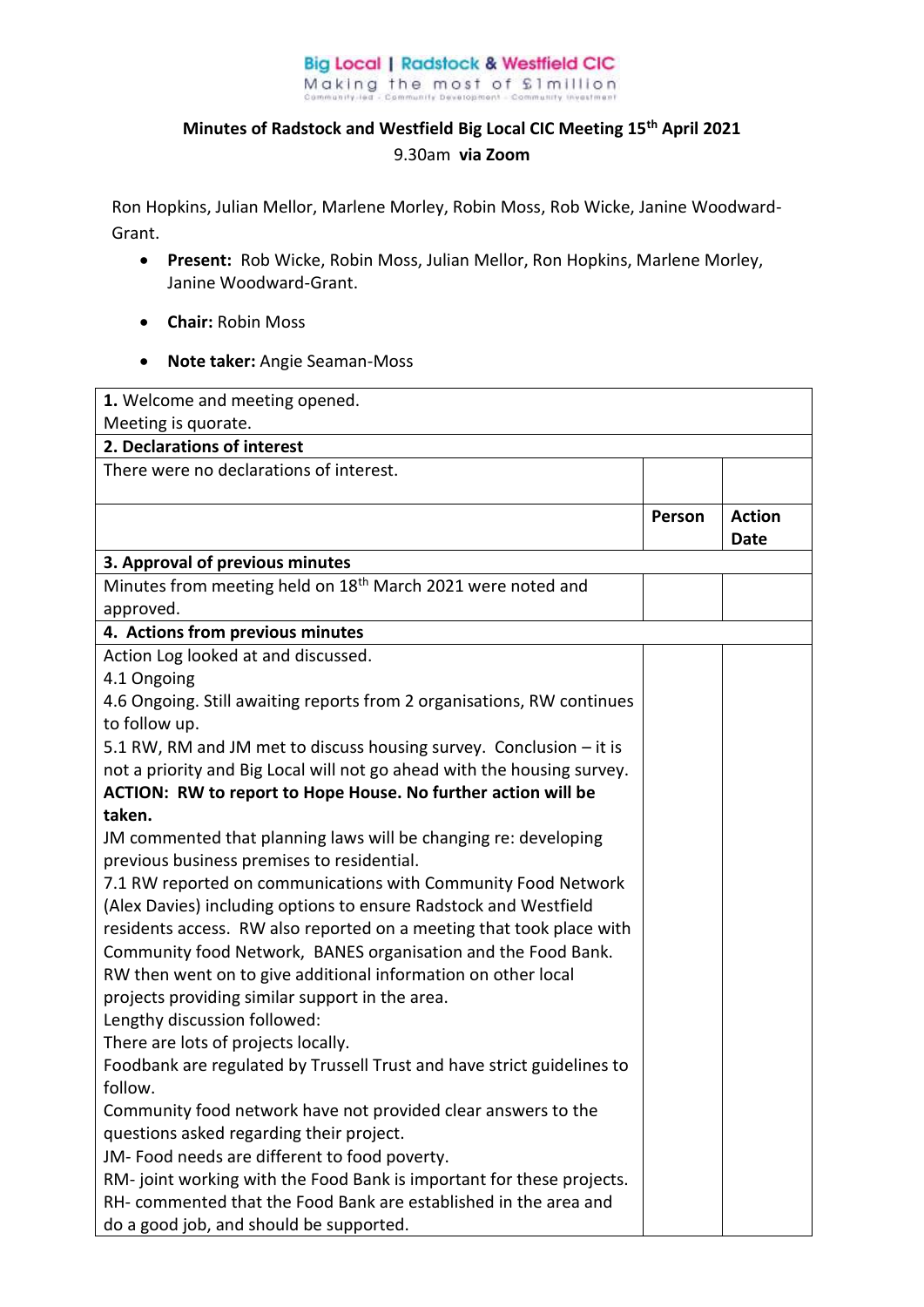| MM- agreed with RH comments. Also, the other projects that are                                              |           |  |
|-------------------------------------------------------------------------------------------------------------|-----------|--|
|                                                                                                             |           |  |
| coming up, regarding food, will need to show how they intend to be                                          |           |  |
| sustainable.                                                                                                |           |  |
| RM -Community Food Network have an outstanding application and                                              |           |  |
| we need to decide:- Do we support this, subject to the additional                                           |           |  |
| information asked for? Or, do we say no, as this project is not                                             |           |  |
| sustainable into the future?                                                                                |           |  |
| JM-they need to give clear answers to our questions, and need to                                            |           |  |
| give a solid proposal for 'Who the intended recipients are.' They                                           |           |  |
| must be Radstock and Westfield residents.                                                                   |           |  |
| RM-We also need evidence of how joint working will take place with                                          |           |  |
| other local organisations, including the Food Bank.                                                         |           |  |
|                                                                                                             |           |  |
|                                                                                                             |           |  |
| 8.4 JM- continues to investigate. RW reported we have a draft legacy                                        |           |  |
| statement.                                                                                                  |           |  |
| 9.1.1 RM- met with Tyning together group via zoom, progress of the                                          |           |  |
| groups discussed.                                                                                           |           |  |
| 9.1 JM -has flagged up the difficulties being experienced with Local                                        |           |  |
| Trust admin. RM has also raised this at national meetings.                                                  |           |  |
|                                                                                                             |           |  |
| 5. Hope House                                                                                               |           |  |
| The new building works continue to progress.                                                                |           |  |
| RM- We are now at the point where we need to develop a                                                      |           |  |
| memorandum of understanding, and need to contact Hope House                                                 |           |  |
| regarding this.                                                                                             |           |  |
|                                                                                                             |           |  |
|                                                                                                             |           |  |
| JWG- The Partnership also need to be involved in this. There are                                            |           |  |
| stipulations in the grant agreement.                                                                        |           |  |
| RW to contact Hope House for information on future plans/vision for                                         | <b>RW</b> |  |
| the space.                                                                                                  |           |  |
|                                                                                                             |           |  |
| 6. Projects                                                                                                 |           |  |
| Small Fund – RW reported that £350 has been awarded so far.                                                 |           |  |
| A discussion followed regarding how to make the funds more                                                  |           |  |
| accessible.                                                                                                 |           |  |
| The criteria is quite rigid. Should we relax this to allow other                                            |           |  |
| applications, as this is a replacement for Dragon's den?                                                    |           |  |
| RM - Should we look at the bottom end for small funds, to enable                                            |           |  |
| access to smaller projects? Also, look at the larger organisations. This                                    |           |  |
| will need to be monitored to see where the applications and                                                 |           |  |
| enquiries are coming from.                                                                                  |           |  |
|                                                                                                             |           |  |
| JWG- Could we ring fence money distribution?                                                                |           |  |
| RM-This will help to ensure smaller projects will be able to benefit.                                       |           |  |
| MM- We should also sign post people to other funding streams that                                           |           |  |
| may be more appropriate for their needs.                                                                    |           |  |
| Discussion followed re: charities and local funds distribution.                                             |           |  |
| RW- We do signpost people to other funding.                                                                 |           |  |
| <b>ACTION: RW-Will look at the information discussed and make a</b>                                         | <b>RW</b> |  |
| proposal to circulate to the Board.<br>RW- has been in touch with all schools in the local area. A deadline |           |  |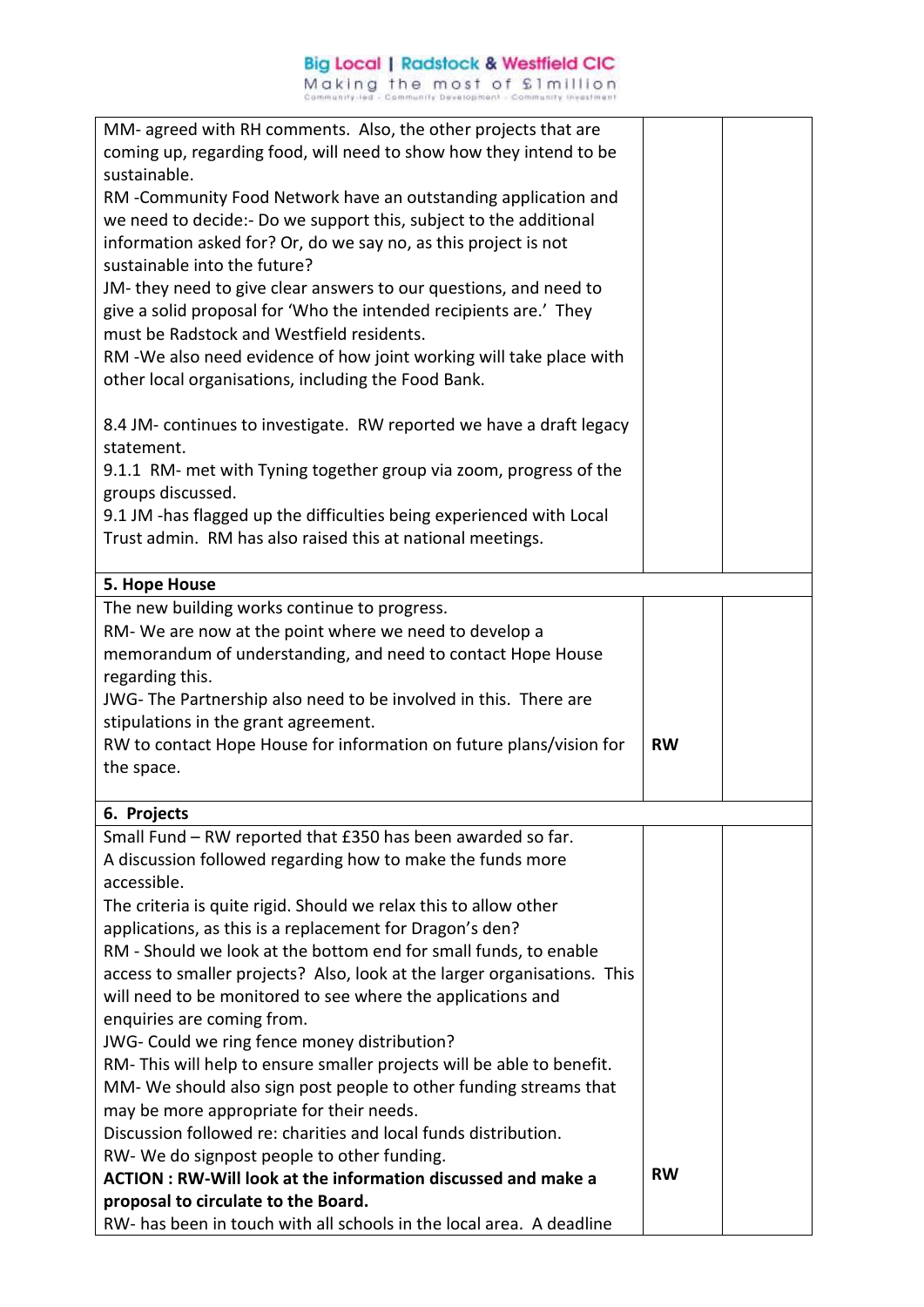## **Big Local | Radstock & Westfield CIC**

Making the most of £1million

| has not been set at present, but maybe we need to set one.                    |           |  |
|-------------------------------------------------------------------------------|-----------|--|
| 7. Plan 3                                                                     |           |  |
| RW- shared and explained points on Plan 3 supporting document,                |           |  |
| which was circulated prior to the meeting.                                    |           |  |
| JM- discussed the longevity of the CIC. He also made the point that           |           |  |
| the plan needs to be as flexible as possible, so if future opportunities      |           |  |
| arise, we can respond.                                                        |           |  |
| RM-Discussed the original thinking behind setting up the CIC. The CIC         |           |  |
| could continue with volunteers, which will happen if there is no              |           |  |
| further funding obtained.                                                     |           |  |
| JM-The CIC could become dormant after 2025, until further funding             |           |  |
| can be sought, but this is not ideal.                                         |           |  |
| RH- Feels going into dormancy is not an option, and we need to seek           |           |  |
| funding.                                                                      |           |  |
| Running our own projects was discussed as an option.                          |           |  |
| RW- If we start running our own projects, we would need more staff.           |           |  |
| JM- gave information on other Big Local projects and funding that was         |           |  |
| applied for to support these.                                                 |           |  |
| RH- could we have a rough costing of having additional staff?                 |           |  |
| JM-You will need to be clear about:                                           |           |  |
| What is the need for additional staff?                                        |           |  |
|                                                                               |           |  |
| What is the benefit to the community?                                         |           |  |
| What are the long term proposals and investment?                              |           |  |
| RW- discussed further options ie becoming an LTO.                             |           |  |
| MM- Could we link/merge with other local organisations?                       |           |  |
| JWG-What do we do with the rest of the money we have? Can we                  |           |  |
| invest this to provide sustainable income?                                    |           |  |
| RH- We need to utilise/invest the money we currently have, to provide         |           |  |
| longevity.                                                                    |           |  |
|                                                                               |           |  |
| RM gave a summary:                                                            |           |  |
| CIC to attract future funding.                                                |           |  |
| Paid staff.                                                                   |           |  |
| Need to look at income generation.                                            |           |  |
| RW & JWG to look at costings for additional staff.                            |           |  |
| ACTION Arrange half day meeting, face to face to discuss the future.          | <b>RW</b> |  |
| 8. Finances                                                                   |           |  |
| Thanks given to JWG for all the work on finances.                             |           |  |
| Finances looked at and agreed.                                                |           |  |
| 9.AOB                                                                         |           |  |
| Local Trust events and workshops can be found on                              |           |  |
| https://localtrust.org.uk/big-local/events/<br>highlighted and noted.         |           |  |
|                                                                               |           |  |
| JM gave additional information on some upcoming events:                       |           |  |
| April 16 <sup>th</sup> - Zoom meeting - The day after Tomorrow. What will the |           |  |
| Big Local be after the Big Local Programme.                                   |           |  |
|                                                                               |           |  |
| 24 <sup>th</sup> May- 4pm - SW Network Meeting via Zoom.                      |           |  |